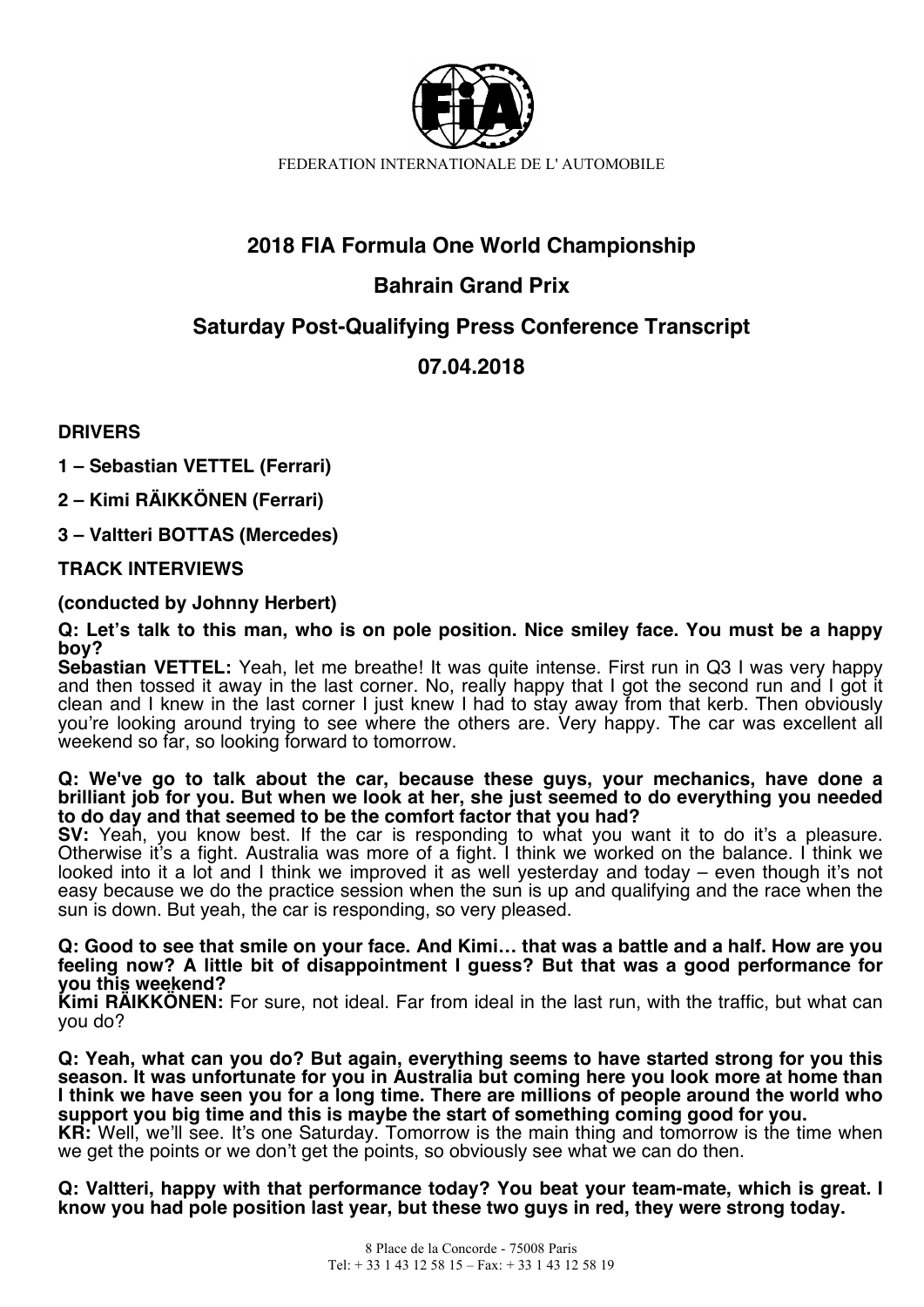**Valtteri BOTTAS:** Yeah, it felt OK, the laps were OK and getting better towards the end. In Q3, when you need to put everything together, we got it more or less. I think these guys with the red car they are just a bit too quick. We can't be happy with this, so we are looking forward to tomorrow.

### **Q: But tomorrow is something you can focus on, a totally different scenario, because race pace looks a bit better than qualifying?**

**VB:** Yeah, I think it's going to be a close race, even with Red Bull and with Lewis and Max coming from behind we'll see. It should be interesting.

### **Q: Well done. Seb, you're going to be starting right at the front, no one in front of you. You're going to be feeling pretty good once those lights go out.**

SV: Feeling good now, tomorrow's a different story. It's a long, long race and we've seen that it's not easy to make the tyres last so… The car is quick – that usually helps! Let's see when the lights out, but for now I'm very chuffed and for the team as well. We had some issues this morning but we overcame those, so, yeah, looking forward to tomorrow.

## **PRESS CONFERENCE**

## **Q: Seb, your 51st career pole position in Formula One. It didn't look that likely after FP3. Was it as surprising to you, the way the weekend has panned out?**

**SV:** I think it's surprising for us to be, after Australia, that competitive. So, obviously, we, I think, have a good base. The car is working; in Australia, I think we struggled with the feel for the car. Here it's been better, so we improved a little bit, working the car, y'know, the beginning of the season, it's always difficult because you don't know yet the car that well. It's getting better, so obviously today was quite nice and the car came alive. I didn't have much session this afternoon, so it was a bit tricky to know what to expect but I felt quite good right from the start and knew that I could make progress throughout the session. Q3, that's when I wanted it to peak, and I think I peaked in the first run, just before the last corner. I wanted a bit too much. So, I knew I had a bit in me and yeah, basically, it was a bit copy/paste the final lap I had, but the last corner I managed to stay away from the kerbs, so yeah, very happy with both laps in the end and happy obviously with the result, with the car, the way the car was handling and responding, so, yeah. Chuffed.

#### **Q: Kimi, coming to you, you've looked quick all weekend here, and it looked like you were one of the favourites for pole position today. Where do you think that pole just got away from you today, compared to Seb?**

**KR:** Somewhere around the lap. Far from ideal but with the traffic on the last run. I thought there is a lot we can improve but obviously, it was such a messy thing in the end, I was passing people and doing this and that, so it's disappointing because it's been good most of the weekend. Everything. You always want one more but we'll see tomorrow.

#### **Q: Valtteri, coming to you. The gap between Mercedes and Ferrari at times looked even bigger this weekend than it is in the final result. Does that give you encouragement for tomorrow's race?**

**VB:** Well yeah, of course. First of all, it's disappointing not to be in the first row. Ferrari was quicker today – but yeah, for sure we made some good progress during the weekend, we tried some things which didn't work, that's why the gap was sometimes bigger. So, I think we have the right setup in the car for the race. So, it's difficult to estimate really, with the race pace. I think it's still a long race tomorrow so anything can happen. We'll definitely go for it and hopefully Lewis can also come back to get some good points, and hopefully we can put pressure on these guys.

# **QUESTIONS FROM THE FLOOR**

#### **Q: (Christian Menath – Motorsport-Magazin.com) Seb, do have an idea why you feel the car more here: is it the track characteristics, the updates you've got on the car, was it set-up that you made changes?**

**SV:** Well, we mostly tried to work on the set-up, understanding the car so we tried different things obviously. Across the weekend, you don't have that much time so in Australia, the first race in Australia, it's a tricky track, it's improving a lot throughout the weekend, it's very bumpy so it's difficult to change too much in drawing conclusions. I think after the weekend, after the race distance, especially when you have so many laps, I think we had a very good understanding and feel and obviously we've been talking about it and looking into it and I think overall I've been happier this weekend with how the car has been responding, how the front end was responding so yeah,